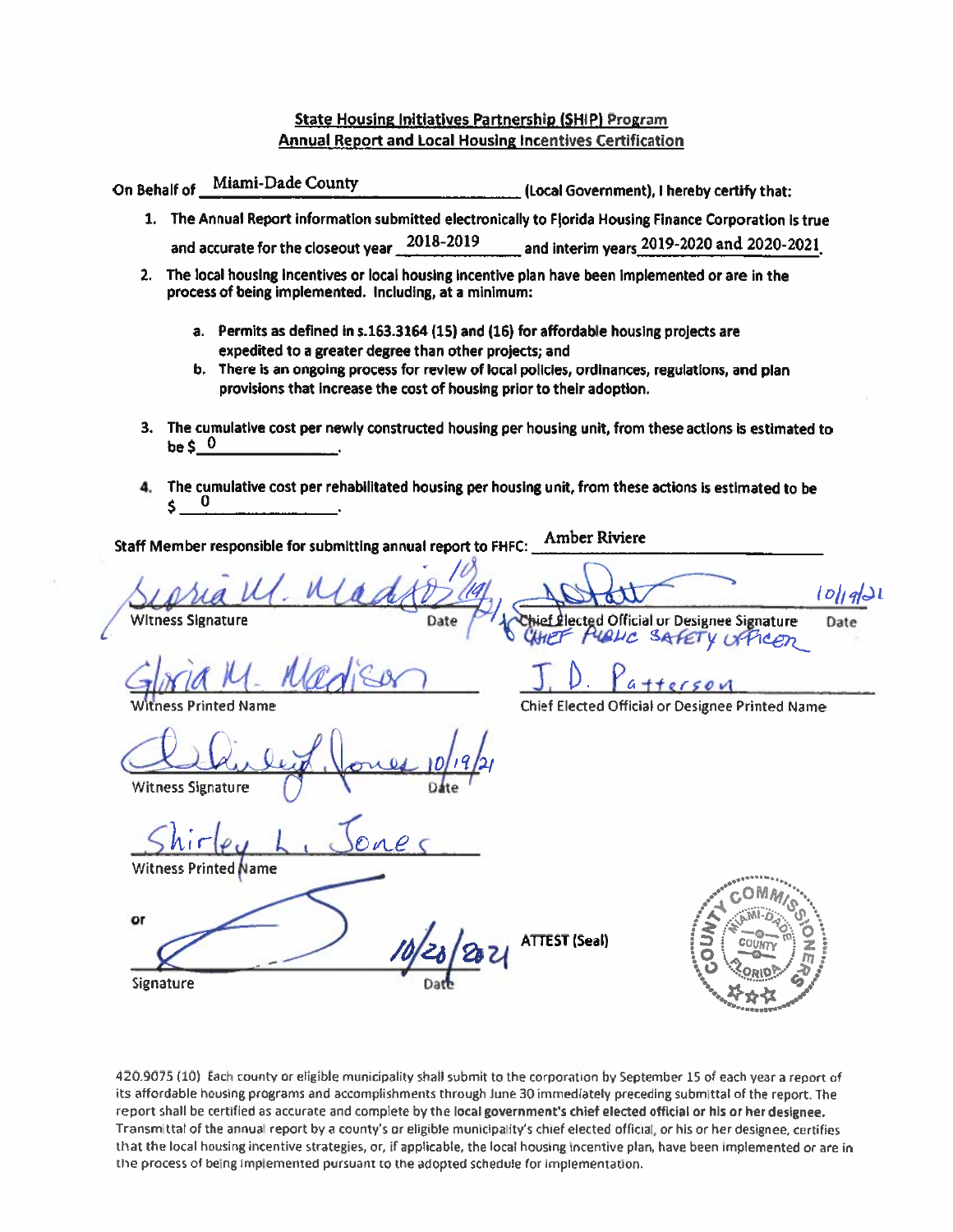# **SHIP Annual Report Title: Report Status: Approved**

**Miami-Dade County FY 2018/2019 Closeout**

## **Form 1**

|                | <b>SHIP Distribution Summary</b><br>Homeownership                   |                |                                  |              |                                     |              |                                                                                                                                                      |              |
|----------------|---------------------------------------------------------------------|----------------|----------------------------------|--------------|-------------------------------------|--------------|------------------------------------------------------------------------------------------------------------------------------------------------------|--------------|
| Code           | <b>Strategy</b>                                                     |                | <b>Expended</b><br><b>Amount</b> | <b>Units</b> | <b>Encumbered</b><br><b>Amount</b>  | <b>Units</b> | <b>Unencumbered</b><br><b>Amount</b>                                                                                                                 | <b>Units</b> |
| 2              | <b>Purchase Assistance</b>                                          |                | \$1,143,000.00                   | 18           |                                     |              |                                                                                                                                                      |              |
|                | <b>Homeownership Totals:</b>                                        |                | \$1,143,000.00                   | 18           |                                     |              |                                                                                                                                                      |              |
| <b>Rentals</b> |                                                                     |                |                                  |              |                                     |              |                                                                                                                                                      |              |
| Code           | <b>Strategy</b>                                                     |                | <b>Expended</b><br><b>Amount</b> | <b>Units</b> | <b>Encumbered</b><br><b>Amount</b>  | <b>Units</b> | <b>Unencumbered</b><br><b>Amount</b>                                                                                                                 | <b>Units</b> |
| 21             | <b>Rental Development</b>                                           |                | \$3,433,706.60                   | 63           |                                     |              |                                                                                                                                                      |              |
|                | <b>Rental Totals:</b>                                               |                | \$3,433,706.60                   | 63           |                                     |              |                                                                                                                                                      |              |
|                | <b>Subtotals:</b>                                                   |                | \$4,576,706.60                   | 81           |                                     |              |                                                                                                                                                      |              |
|                | <b>Additional Use of Funds</b>                                      |                |                                  |              |                                     |              |                                                                                                                                                      |              |
|                | <b>Use</b>                                                          |                | <b>Expended</b>                  |              |                                     |              |                                                                                                                                                      |              |
|                | Administrative                                                      |                | \$143,710.10                     |              |                                     |              |                                                                                                                                                      |              |
|                | Homeownership Counseling                                            |                | \$920,100.00                     |              |                                     |              |                                                                                                                                                      |              |
|                | Admin From Program Income                                           |                | \$221,231.77                     |              |                                     |              |                                                                                                                                                      |              |
|                | <b>Admin From Disaster Funds</b>                                    |                |                                  | \$.00        |                                     |              |                                                                                                                                                      |              |
| <b>Totals:</b> |                                                                     | \$5,861,748.47 |                                  | 81           | \$.00                               |              | \$.00                                                                                                                                                |              |
|                |                                                                     |                |                                  |              |                                     |              |                                                                                                                                                      |              |
|                | Total Revenue (Actual and/or Anticipated) for Local SHIP Trust Fund |                |                                  |              |                                     |              |                                                                                                                                                      |              |
|                | <b>Source of Funds</b>                                              |                | <b>Amount</b>                    |              |                                     |              |                                                                                                                                                      |              |
|                | <b>State Annual Distribution</b>                                    |                | \$1,437,101.00                   |              |                                     |              |                                                                                                                                                      |              |
|                | Program Income (Interest)                                           |                | \$251,642.00                     |              |                                     |              |                                                                                                                                                      |              |
|                | Program Income (Payments)                                           |                | \$4,172,993.33                   |              |                                     |              |                                                                                                                                                      |              |
|                | <b>Recaptured Funds</b>                                             |                |                                  | \$.00        |                                     |              |                                                                                                                                                      |              |
|                | <b>Disaster Funds</b>                                               |                |                                  |              |                                     |              |                                                                                                                                                      |              |
|                | <b>Other Funds</b>                                                  |                |                                  |              |                                     |              |                                                                                                                                                      |              |
|                | Carryover funds from previous year                                  |                |                                  | \$12.14      | * Carry Forward to Next Year: \$.00 |              |                                                                                                                                                      |              |
|                |                                                                     | Total:         | \$5,861,748.47                   |              | added to Form 1                     |              | NOTE: This carry forward amount will only be accurate<br>when all revenue amounts and all expended,<br>encumbered and unencumbered amounts have been |              |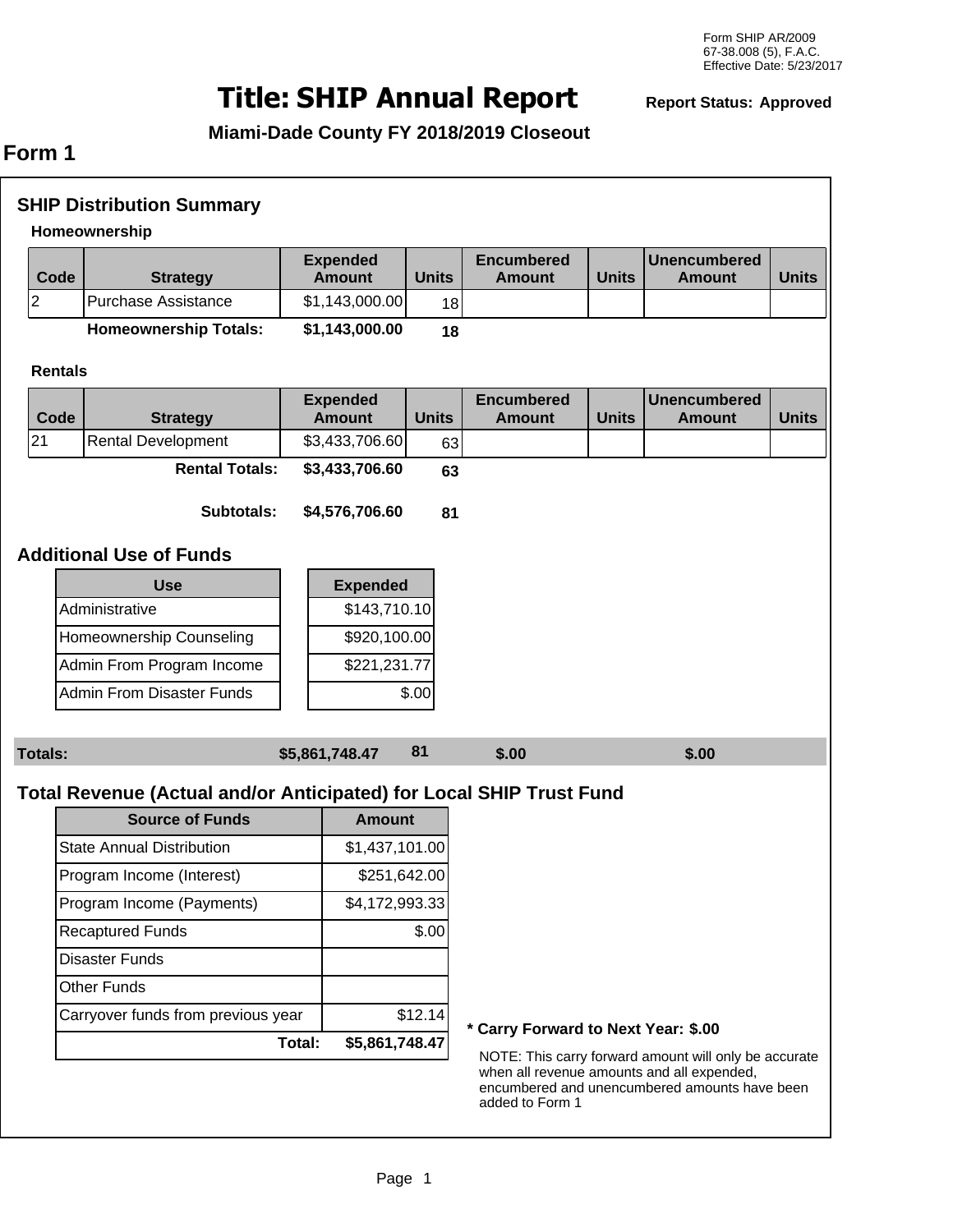## **Form 2**

### **Rental Unit Information**

| <b>Description</b> | Eff.  | 1 Bed | 2 Bed | 3 Bed | 4 Bed |
|--------------------|-------|-------|-------|-------|-------|
| ELI                | 445   | 476   | 572   | 699   | 864   |
| VLI                | 741   | 794   | 953   | 1,101 | 1,228 |
| LOW                | 1,186 | 1,270 | 1,525 | 1,761 | 1,965 |
| <b>MOD</b>         | 1,779 | 1,906 | 2,289 | 2,643 | 2,949 |
| Up to 140%         | 2,075 | 2,224 | 2,670 | 3,083 | 3,440 |

## **Recap of Funding Sources for Units Produced ("Leveraging")**

| <b>Source of Funds Produced</b><br>through June 30th for Units | <b>Amount of Funds Expended to</b><br><b>Date</b> | % of Total Value |
|----------------------------------------------------------------|---------------------------------------------------|------------------|
| SHIP Funds Expended                                            | \$4,576,706.60                                    | 5.92%            |
| Public Moneys Expended                                         | \$18,966,463.00                                   | 24.55%           |
| Private Funds Expended                                         | \$48,460,176.00                                   | 62.73%           |
| Owner Contribution                                             | \$5,254,031.00                                    | 6.80%            |
| Total Value of All Units                                       | \$77,257,376.60                                   | 100.00%          |

### **SHIP Program Compliance Summary - Home Ownership/Construction/Rehab**

| <b>Compliance Category</b>    | <b>SHIP Funds</b> | <b>Trust Funds</b> | % of Trust Fund | <b>FL Statute</b><br>Minimum % |
|-------------------------------|-------------------|--------------------|-----------------|--------------------------------|
| Homeownership                 | \$1,143,000.00    | \$1,437,113.14     | 79.53%          | 65%                            |
| Construction / Rehabilitation | \$3,673,706.60    | \$1,437,113.14     | 255.63%         | 75%                            |

## **Program Compliance - Income Set-Asides**

| <b>Income Category</b> | <b>SHIP Funds</b>      | <b>Total</b><br><b>Available</b><br>Funds % * |
|------------------------|------------------------|-----------------------------------------------|
| <b>Extremely Low</b>   | \$3,433,706.60         | 58.58%                                        |
| Very Low               | \$373,000.00           | 6.36%                                         |
| Low                    | \$310,000.00           | 5.29%                                         |
| Moderate               | \$460,000.00           | 7.85%                                         |
| Over 120%-140%         | \$.00                  | .00%                                          |
|                        | Totals: \$4,576,706.60 | 78.08%                                        |

## **Project Funding for Expended Funds Only**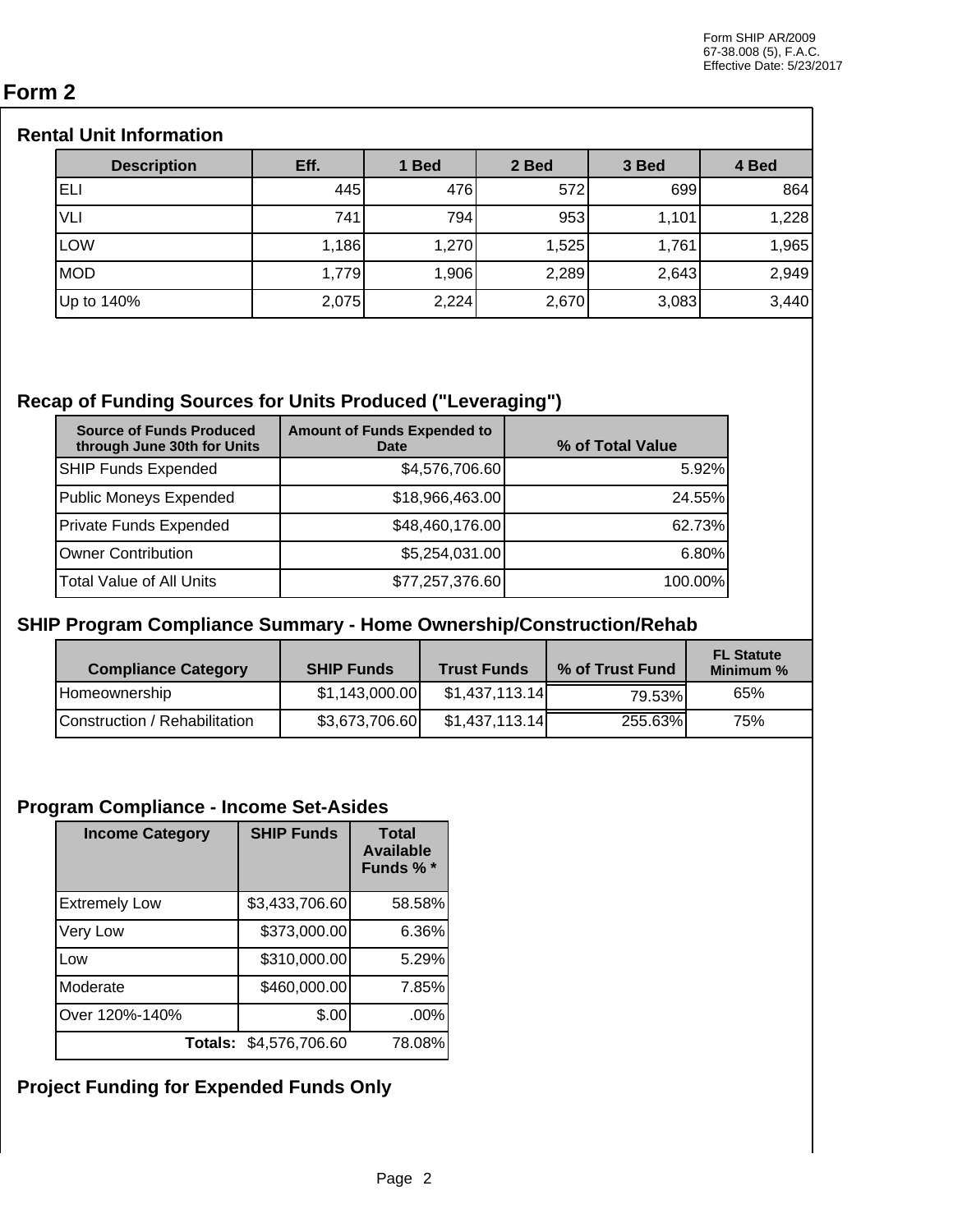| <b>Income Category</b> | <b>Total Funds</b><br>Mortgages,<br><b>Loans &amp; DPL's</b> | Mortgages,<br>Loans &<br><b>DPL Unit #s</b> | <b>Total Funds</b><br><b>SHIP Grants</b> | <b>SHIP</b><br>Grant<br>Unit #s | <b>Total SHIP</b><br><b>Funds</b><br><b>Expended</b> | Total #<br><b>Units</b> |
|------------------------|--------------------------------------------------------------|---------------------------------------------|------------------------------------------|---------------------------------|------------------------------------------------------|-------------------------|
| <b>Extremely Low</b>   | \$3,433,706.60                                               | 63                                          |                                          |                                 | \$3,433,706.60                                       | 63                      |
| Very Low               | \$373,000.00                                                 |                                             |                                          |                                 | \$373,000.00                                         | 5 <sub>l</sub>          |
| Low                    | \$310,000.00                                                 |                                             |                                          |                                 | \$310,000.00                                         | 5 <sub>l</sub>          |
| Moderate               | \$460,000.00                                                 |                                             |                                          |                                 | \$460,000.00                                         | 8 <sup>1</sup>          |
| Over 120%-140%         |                                                              |                                             |                                          |                                 | \$.00                                                | $\overline{0}$          |
| <b>Totals:</b>         | \$4,576,706.60                                               | 81                                          | \$.00                                    | 0                               | \$4,576,706.60                                       | 81                      |

## **Form 3**

## **Number of Households/Units Produced**

| <b>Strategy</b>                      | <b>List Unincorporated</b><br>and Each<br><b>Municipality</b> | ELI | <b>VLI</b> | Low | <b>Mod</b> | Over<br>140% | <b>Total</b> |
|--------------------------------------|---------------------------------------------------------------|-----|------------|-----|------------|--------------|--------------|
| Purchase Assistance Homestead        |                                                               |     |            |     |            |              | 2            |
| Purchase Assistance Miami            |                                                               |     | 2          |     | 3          |              | 6            |
| Purchase Assistance   Unincorporated |                                                               |     |            | 2   | ◢          |              | 4            |
| Purchase Assistance Miami Gardens    |                                                               |     |            |     |            |              | 2            |
| Purchase Assistance   Opa Locka      |                                                               |     |            |     |            |              |              |
| Purchase Assistance Hialeah          |                                                               |     |            |     |            |              |              |
| Purchase Assistance   Florida City   |                                                               |     |            |     | 2          |              | 2            |
| <b>Rental Development</b>            | Miami)                                                        | 44  |            |     |            |              | 44           |
| <b>Rental Development</b>            | Hialeah                                                       | 9   |            |     |            |              | 9            |
| <b>Rental Development</b>            | Unincorporated                                                | 10  |            |     |            |              | 10           |
|                                      | Totals:                                                       | 63  | 5          | 5   | 8          |              | 81           |

## **Characteristics/Age (Head of Household)**

| <b>Description</b>                   | <b>List Unincorporated</b><br>and Each<br><b>Municipality</b> | $0 - 25$ | $26 - 40$ | $41 - 61$ | $62+$ | <b>Total</b> |
|--------------------------------------|---------------------------------------------------------------|----------|-----------|-----------|-------|--------------|
| Purchase Assistance Homestead        |                                                               |          |           |           |       |              |
| Purchase Assistance Miami            |                                                               |          | 3         | 2         |       | 6            |
| Purchase Assistance   Unincorporated |                                                               |          |           | 3         |       |              |
| Purchase Assistance   Miami Gardens  |                                                               |          |           |           |       | 2            |
| Purchase Assistance   Opa Locka      |                                                               |          |           |           |       |              |
| Purchase Assistance Hialeah          |                                                               |          |           |           |       |              |
| Purchase Assistance   Florida City   |                                                               |          | 2         |           |       |              |
| <b>Rental Development</b>            | Miami                                                         |          |           | 4         | 40    | 44           |
| <b>Rental Development</b>            | <b>Hialeah</b>                                                |          |           | 5         | 4     | 9            |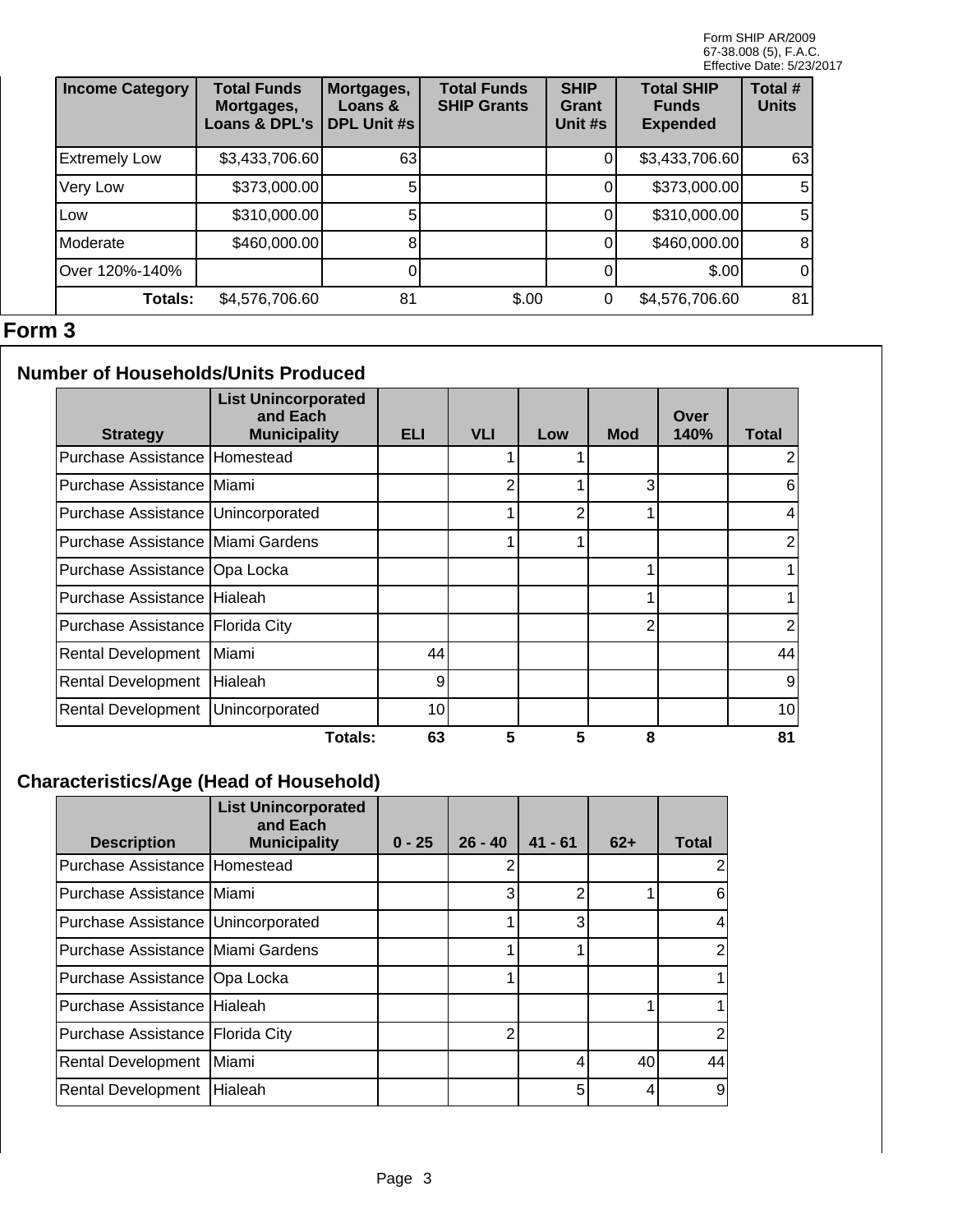Form SHIP AR/2009 67-38.008 (5), F.A.C. Effective Date: 5/23/2017

| Rental Development   Unincorporated |         |  |  |  |
|-------------------------------------|---------|--|--|--|
|                                     | Totals: |  |  |  |

## **Family Size**

| <b>Description</b>                   | <b>List Unincorporated</b><br>and Each<br><b>Municipality</b> | <b>Person</b> | $2 - 4$<br><b>People</b> | $5+$<br><b>People</b> | <b>Total</b>   |
|--------------------------------------|---------------------------------------------------------------|---------------|--------------------------|-----------------------|----------------|
| Purchase Assistance   Homestead      |                                                               |               |                          |                       | 2              |
| Purchase Assistance IMiami           |                                                               | 5             |                          |                       | 6              |
| Purchase Assistance   Unincorporated |                                                               |               | 2                        |                       | 4              |
| Purchase Assistance   Miami Gardens  |                                                               |               | 2                        |                       | 2              |
| Purchase Assistance   Opa Locka      |                                                               |               |                          |                       |                |
| Purchase Assistance I Hialeah        |                                                               |               |                          |                       |                |
| Purchase Assistance   Florida City   |                                                               |               | 2                        |                       | $\overline{2}$ |
| Rental Development                   | Miami                                                         | 44            |                          |                       | 44             |
| <b>Rental Development</b>            | Hialeah                                                       | 5             | 4                        |                       | 9              |
| Rental Development                   | Unincorporated                                                | 10            |                          |                       | 10             |
|                                      | Totals:                                                       | 66            | 13                       | 2                     | 81             |

## **Race (Head of Household)**

| <b>Description</b>                   | <b>List Unincorporated</b><br>and Each<br><b>Municipality</b> | White | <b>Black</b> | Hisp-<br>anic | Asian | <b>Amer-</b><br>Indian | Other | Total |
|--------------------------------------|---------------------------------------------------------------|-------|--------------|---------------|-------|------------------------|-------|-------|
| Purchase Assistance Homestead        |                                                               |       |              | 2             |       |                        |       |       |
| Purchase Assistance IMiami           |                                                               |       | 2            | 4             |       |                        |       | 6     |
| Purchase Assistance   Unincorporated |                                                               |       |              | 3             |       |                        |       | 4     |
| Purchase Assistance   Miami Gardens  |                                                               |       |              |               |       |                        |       | 2     |
| Purchase Assistance   Opa Locka      |                                                               |       |              |               |       |                        |       |       |
| Purchase Assistance Hialeah          |                                                               |       |              | ◢             |       |                        |       |       |
| Purchase Assistance   Florida City   |                                                               |       |              |               |       |                        |       | 2     |
| <b>Rental Development</b>            | Miami                                                         |       |              | 44            |       |                        |       | 44    |
| Rental Development                   | Hialeah                                                       |       |              | 9             |       |                        |       | 9     |
| Rental Development                   | Unincorporated                                                |       |              | 9             |       |                        |       | 10    |
|                                      | Totals:                                                       |       | 6            | 75            |       |                        |       | 81    |

## **Demographics (Any Member of Household)**

| <b>Description</b>                   | <b>List Unincorporated</b><br>and Each<br><b>Municipality</b> | Farm<br>Worker | Home-<br>less | <b>Elderly</b> | Total |
|--------------------------------------|---------------------------------------------------------------|----------------|---------------|----------------|-------|
| Purchase Assistance   Homestead      |                                                               |                |               |                |       |
| Purchase Assistance Miami            |                                                               |                |               |                |       |
| Purchase Assistance   Unincorporated |                                                               |                |               |                |       |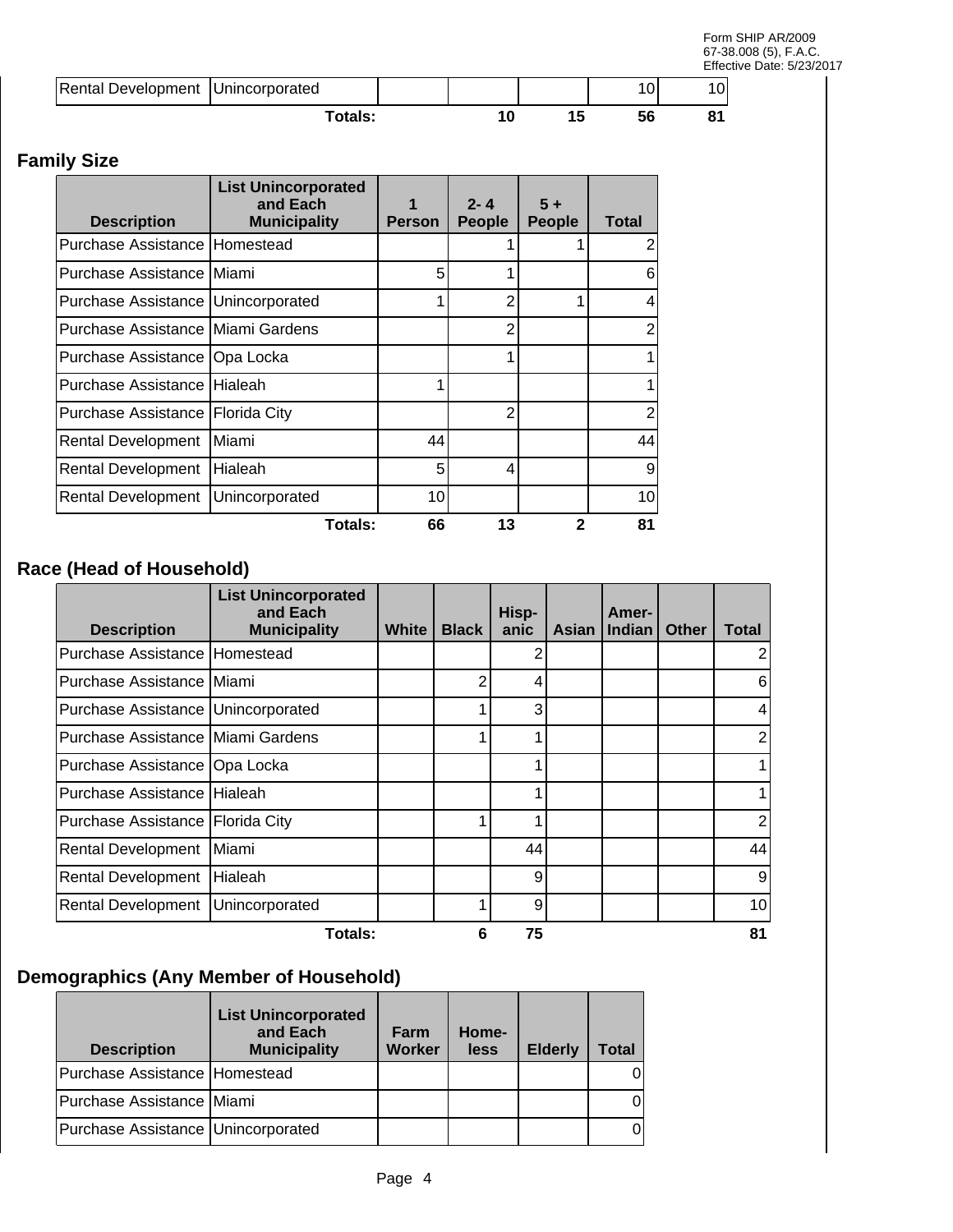| Totals:<br>58                      |                |  |                 |    |
|------------------------------------|----------------|--|-----------------|----|
| Rental Development Unincorporated  |                |  | 10 <sup>1</sup> |    |
| <b>Rental Development</b>          | <b>Hialeah</b> |  |                 |    |
| <b>Rental Development</b>          | Miami          |  | 44              | 44 |
| Purchase Assistance   Florida City |                |  |                 |    |
| Purchase Assistance Hialeah        |                |  |                 |    |
| Purchase Assistance   Opa Locka    |                |  |                 |    |
| Purchase Assistance Miami Gardens  |                |  |                 |    |

#### **Special Target Groups for Funds Expended (i.e. teachers, nurses, law enforcement, fire fighters, etc.) Set Aside**

| <b>Description</b> | <b>Special Target</b><br>Group | <b>Expended Funds</b> | Total # of<br><b>Expended Units</b> |  |
|--------------------|--------------------------------|-----------------------|-------------------------------------|--|
|                    |                                |                       |                                     |  |

#### **Form 4**

#### **Status of Incentive Strategies**

| Incentive                                                           | Description (If Other) | Category           | <b>Status</b>           | <b>Year Adopted</b><br>(or N/A) |
|---------------------------------------------------------------------|------------------------|--------------------|-------------------------|---------------------------------|
| <b>Expedited permitting</b>                                         | required by code       | Required           | Adopted                 | 2013                            |
| Ongoing review process                                              | AHAC                   | <b>AHAC Review</b> | Implemented,<br>in LHAP | 2013                            |
| Impact fee modifications                                            | In Zoning Code         | <b>AHAC Review</b> | Adopted                 | 2009                            |
| Flexible densities                                                  | In Zoning Code         | <b>AHAC Review</b> | Adopted                 | 2009                            |
| Allowance of accessory<br>dwelling units                            | In Zoning Code         | <b>AHAC Review</b> | Adopted                 | 2009                            |
| Allowance of flexible lot<br>sizes                                  | In Zoning Code         | <b>AHAC Review</b> | Adopted                 | 2009                            |
| Support of development<br>near<br>transportation/employment<br>hubs | In Zoning Code         | <b>AHAC Review</b> | Adopted                 | 2009                            |

#### **Support Services**

There are a variety of services available and open to all qualifying residents. These include, Homebuyer Counseling, Rental Assistance, Tenant-based Rental Assistance, a Forbearance Program, Foreclosure Prevention, Community Outreach, Stakeholder Round Tables, and a Lender Partner Program. Miami-Dade County coordinates and leverages various funding sources to support these activities.

#### **Other Accomplishments**

Miami-Dade County continues to utilize Surtax and private funding, to leverage and maximize the used of SHIP funding. The County also allocates HOME and CDBG dollars, pursuant to our community development processes, further contributing to our affordable housing finance strategy.

#### **Availability for Public Inspection and Comments**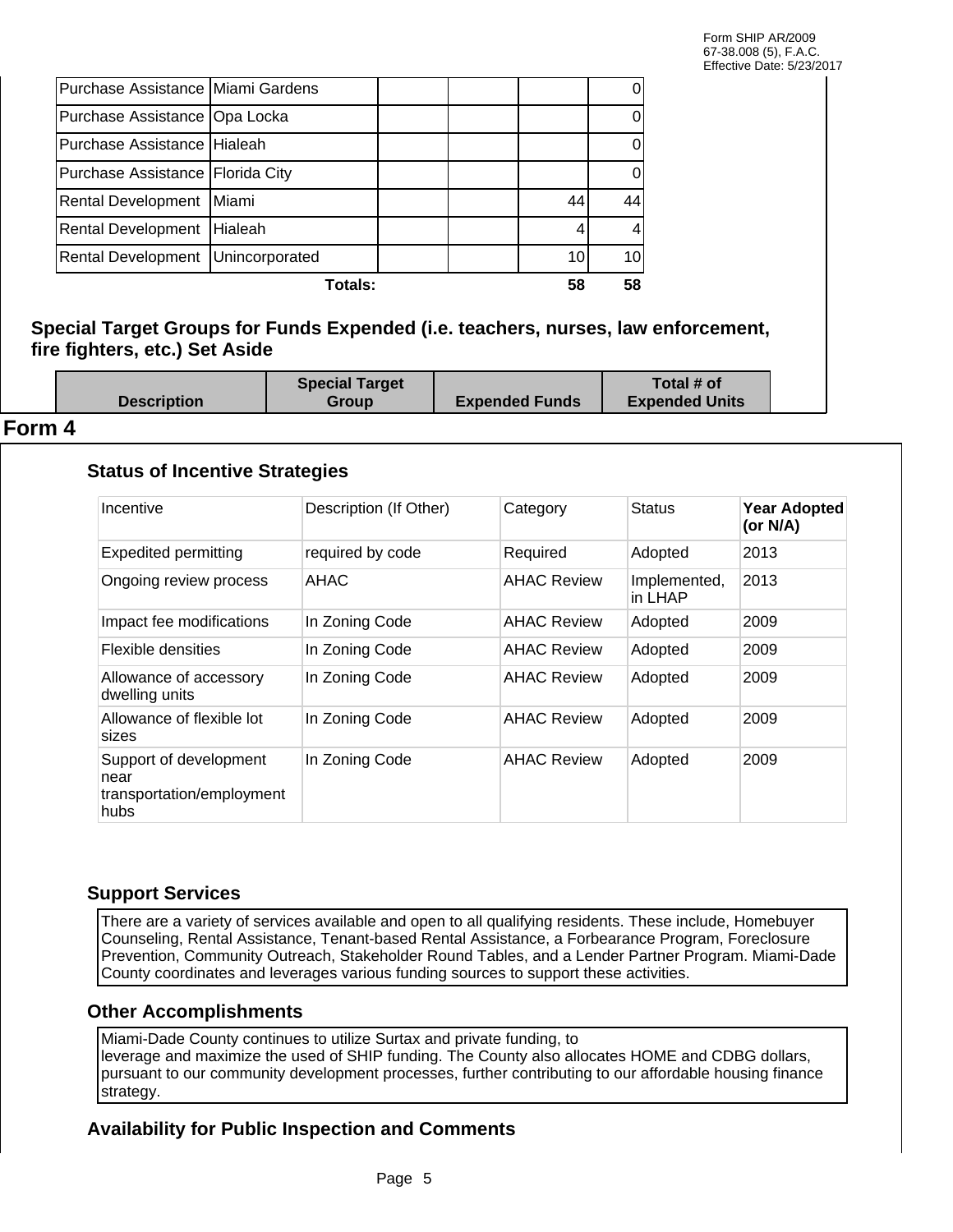The availability for public inspection and comment announcement is posted on the Miami-Dade County Public Housing and Community Development website. In light of the ongoing pandemic, PHCD offices are closed to the public, so direct email addresses and cellular phone numbers of staff were provided to ensure,

residents could obtain copies of the report and had access to provide comments.

#### **Life-to-Date Homeownership Default and Foreclosure**

| Total SHIP Purchase Assistance Loans:                  | 2050 |       |
|--------------------------------------------------------|------|-------|
| <b>Mortgage Foreclosures</b>                           |      |       |
| A. Very low income households in foreclosure:          | 21   |       |
| B. Low income households in foreclosure:               | 80   |       |
| C. Moderate households in foreclosure:                 | 50   |       |
| Foreclosed Loans Life-to-date:                         | 151  |       |
| SHIP Program Foreclosure Percentage Rate Life to Date: |      | 7.37  |
| Mortgage Defaults                                      |      |       |
| A. Very low income households in default:              | 53   |       |
| B. Low income households in default:                   | 203  |       |
| C. Moderate households in default:                     | 125  |       |
| Defaulted Loans Life-to-date:                          | 381  |       |
| SHIP Program Default Percentage Rate Life to Date:     |      | 18.59 |

#### **Strategies and Production Costs**

| <b>Strategy</b>      | <b>Average Cost</b> |
|----------------------|---------------------|
| IPurchase Assistance | \$63,500.00]        |
| Rental Development   | \$54,503.28]        |

#### **Expended Funds**

| Total Unit Count:      | - 81              |                                       | <b>Total Expended Amount:</b>  |             | \$4,576,706.60                  |                                                       |
|------------------------|-------------------|---------------------------------------|--------------------------------|-------------|---------------------------------|-------------------------------------------------------|
| <b>Strategy</b>        | <b>Full Name</b>  | <b>Address</b>                        | <b>City</b>                    | Zip<br>Code | <b>Expended</b><br><b>Funds</b> | <b>FY if Unit</b><br><b>Already</b><br><b>Counted</b> |
| Purchase<br>Assistance | Perez<br>Carvajal | 500 NE 21st Terrace Homestead         |                                | 33033       | \$70,000.00                     |                                                       |
| Purchase<br>Assistance | Calvo             | 15690 SW 82nd<br>Circle Lane #9-10    | IMiami                         | 33193       | \$70,000.00                     |                                                       |
| Purchase<br>Assistance | Ospina            | 14195 SW 87th<br>Street Unit #209B    | Unincorporate<br>ld Miami-Dade | 33183       | \$70,000.00                     |                                                       |
| Purchase<br>Assistance | Alexander         | 422 NE 210th Circle<br>Terrace #205-1 | Unincorporate<br>ld Miami-Dade | 33179       | \$30,000.00                     |                                                       |
| Purchase<br>Assistance | Downing           | 4230 N.W. 178th<br>Terrace            | lMiami Gardens l33055          |             | \$70,000.00]                    |                                                       |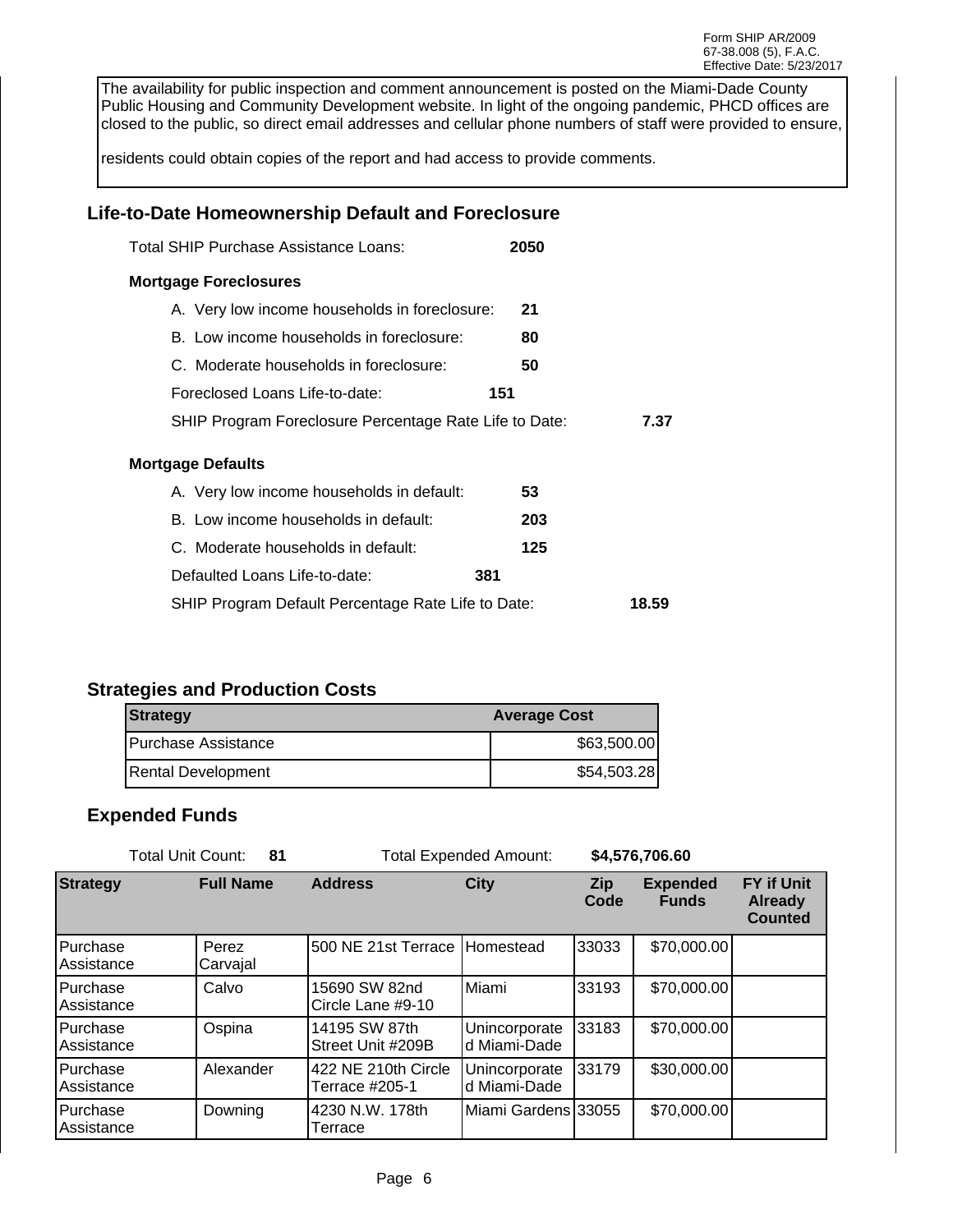| Purchase<br>Assistance | Berenguer          | 661 NE 195th Street<br>#407                        | Unincorporate<br>d Miami-Dade | 33179 | \$79,000.00 |  |
|------------------------|--------------------|----------------------------------------------------|-------------------------------|-------|-------------|--|
| Purchase<br>Assistance | Patterson          | 1418 NW 68th<br>Terrace                            | Miami                         | 33147 | \$80,000.00 |  |
| Purchase<br>Assistance | Crichlow           | 1710 NW 179th<br>Terrace                           | Miami Gardens 33056           |       | \$80,000.00 |  |
| Purchase<br>Assistance | Santiago<br>Rosa   | 13005 S.W. 261st<br>Terrace                        | Homestead                     | 33032 | \$70,000.00 |  |
| Purchase<br>Assistance | Fonseca<br>Garcia  | 5501 N.W. 7th<br>Street, Unit #E207                | Miami                         | 33126 | \$64,000.00 |  |
| Purchase<br>Assistance | <b>Rivas</b>       | 14100 NW 23rd<br>Place                             | Opa Locka                     | 33054 | \$60,000.00 |  |
| Purchase<br>Assistance | Gutierrez          | 7090 NW 177th<br>Street #100-9                     | Unincorporate<br>d Miami-Dade | 33015 | \$50,000.00 |  |
| Purchase<br>Assistance | Carmona Jr.        | 14855 SW 104th<br>Street #14-12                    | Miami                         | 33193 | \$60,000.00 |  |
| Purchase<br>Assistance | Martin             | 6190 West 19th<br>Avenue, Unit #106                | Hialeah                       | 33012 | \$60,000.00 |  |
| Purchase<br>Assistance |                    | Chirino Valdes 270 N.W. 107th<br>Avenue, Unit #212 | Miami                         | 33172 | \$60,000.00 |  |
| Purchase<br>Assistance | Jecroix            | 219 SW 6th Lane<br>#43                             | <b>Florida City</b>           | 33034 | \$60,000.00 |  |
| Purchase<br>Assistance | <b>Bradley</b>     | 981 NW 109th Street Miami                          |                               | 33168 | \$60,000.00 |  |
| Purchase<br>Assistance | Olaira Alvarez     | 674 S.W. 2nd Place,<br>Unit #53                    | Florida City                  | 33034 | \$50,000.00 |  |
| Rental<br>Development  | Ramirez            | 100 SW 22nd<br>Avenue                              | Miami                         | 33135 | \$45,102.27 |  |
| Rental<br>Development  | Garmendia          | 100 SW 22nd<br>Avenue                              | Miami                         | 33135 | \$45,102.27 |  |
| Rental<br>Development  | Perdomo            | 100 SW 22nd<br>Avenue                              | Miami                         | 33135 | \$45,102.27 |  |
| Rental<br>Development  | Audivert           | 100 SW 22nd<br>Avenue                              | Miami                         | 33135 | \$45,102.27 |  |
| Rental<br>Development  | Palacio            | 100 SW 22nd<br>Avenue                              | Miami                         | 33135 | \$45,102.27 |  |
| Rental<br>Development  | Reyes              | 100 SW 22nd<br>Avenue                              | Miami                         | 33135 | \$45,102.27 |  |
| Rental<br>Development  | Quevedo            | 100 SW 22nd<br>Avenue                              | Miami                         | 33135 | \$45,102.27 |  |
| Rental<br>Development  | Ceballos           | 100 SW 22nd<br>Avenue                              | Miami                         | 33135 | \$45,102.27 |  |
| Rental<br>Development  | Colon              | 100 SW 22nd<br>Avenue                              | Miami                         | 33135 | \$45,102.27 |  |
| Rental<br>Development  | Castillo           | 100 SW 22nd<br>Avenue                              | Miami                         | 33135 | \$45,102.27 |  |
| Rental<br>Development  | Castillo           | 100 SW 22nd<br>Avenue                              | Miami                         | 33135 | \$45,102.27 |  |
| Rental<br>Development  | Cabrera            | 100 SW 22nd<br>Avenue                              | Miami                         | 33135 | \$45,102.27 |  |
| Rental<br>Development  | Sagarra<br>Cabrera | 100 SW 22nd<br>Avenue                              | Miami                         | 33135 | \$45,102.27 |  |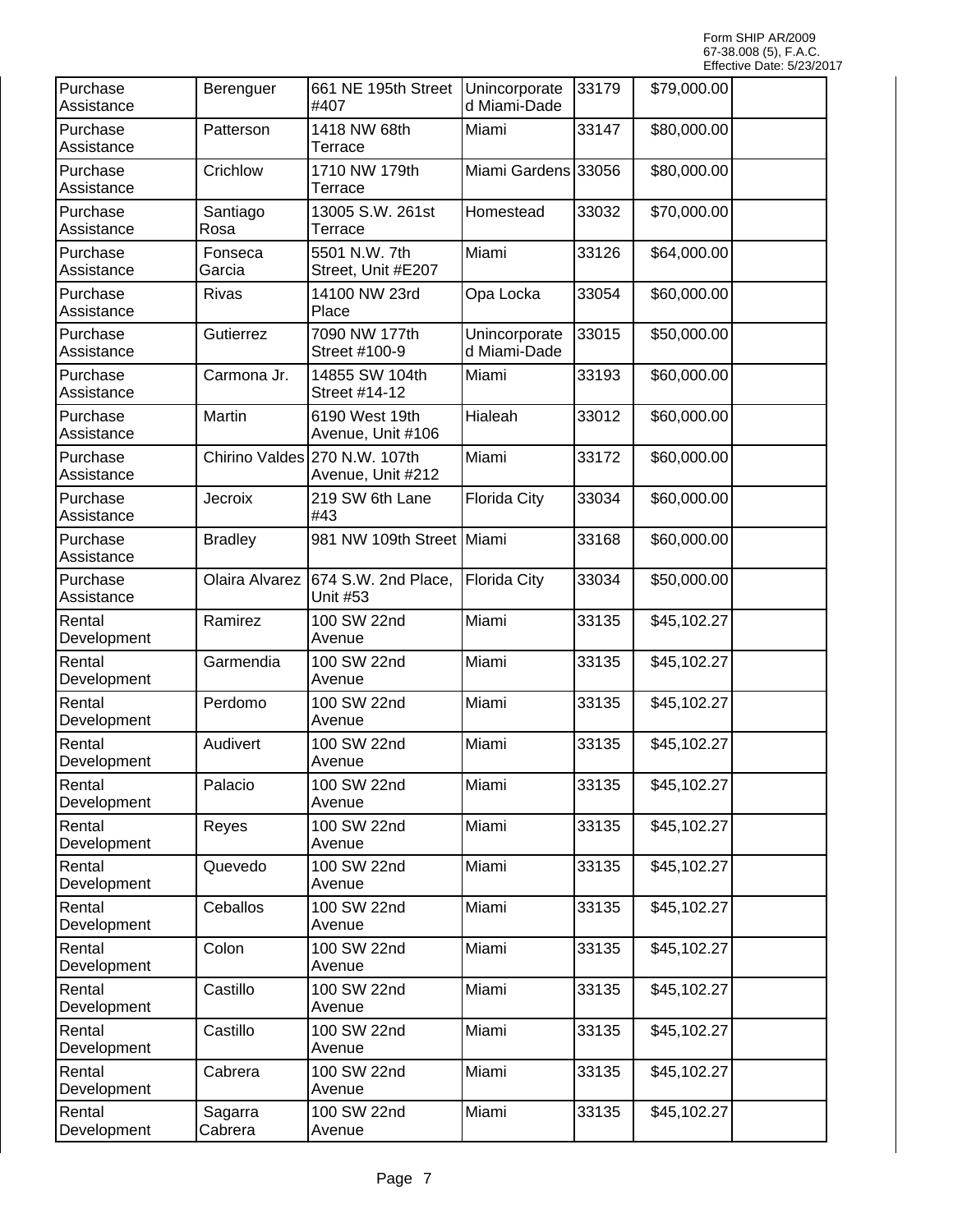| Rental<br>Development | Castro             | 100 SW 22nd<br>Avenue | Miami | 33135 | \$45,102.27 |  |
|-----------------------|--------------------|-----------------------|-------|-------|-------------|--|
| Rental<br>Development | Alfonso            | 100 SW 22nd<br>Avenue | Miami | 33135 | \$45,102.27 |  |
| Rental<br>Development | Figueroa<br>Sierra | 100 SW 22nd<br>Avenue | Miami | 33135 | \$45,102.27 |  |
| Rental<br>Development | Ramirez            | 100 SW 22nd<br>Avenue | Miami | 33135 | \$45,102.27 |  |
| Rental<br>Development | Flores             | 100 SW 22nd<br>Avenue | Miami | 33135 | \$45,102.27 |  |
| Rental<br>Development | Llopis             | 100 SW 22nd<br>Avenue | Miami | 33135 | \$45,102.27 |  |
| Rental<br>Development | Lara               | 100 SW 22nd<br>Avenue | Miami | 33135 | \$45,102.27 |  |
| Rental<br>Development | Archaga            | 100 SW 22nd<br>Avenue | Miami | 33135 | \$45,102.27 |  |
| Rental<br>Development | Cabrera            | 100 SW 22nd<br>Avenue | Miami | 33135 | \$45,102.27 |  |
| Rental<br>Development | Duvall             | 100 SW 22nd<br>Avenue | Miami | 33135 | \$45,102.27 |  |
| Rental<br>Development | Morejon            | 100 SW 22nd<br>Avenue | Miami | 33135 | \$45,102.27 |  |
| Rental<br>Development | Alfonso            | 100 SW 22nd<br>Avenue | Miami | 33135 | \$45,102.27 |  |
| Rental<br>Development | Rodriguez          | 100 SW 22nd<br>Avenue | Miami | 33135 | \$45,102.27 |  |
| Rental<br>Development | Villegas           | 100 SW 22nd<br>Avenue | Miami | 33135 | \$45,102.27 |  |
| Rental<br>Development | Cruz               | 100 SW 22nd<br>Avenue | Miami | 33135 | \$45,102.27 |  |
| Rental<br>Development | Martin             | 100 SW 22nd<br>Avenue | Miami | 33135 | \$45,102.27 |  |
| Rental<br>Development | Charris            | 100 SW 22nd<br>Avenue | Miami | 33135 | \$45,102.27 |  |
| Rental<br>Development | Sanchez<br>Penton  | 100 SW 22nd<br>Avenue | Miami | 33135 | \$45,102.27 |  |
| Rental<br>Development | Rodriguez          | 100 SW 22nd<br>Avenue | Miami | 33135 | \$45,102.27 |  |
| Rental<br>Development | Lopez Ruiz         | 100 SW 22nd<br>Avenue | Miami | 33135 | \$45,102.27 |  |
| Rental<br>Development | Boza               | 100 SW 22nd<br>Avenue | Miami | 33135 | \$45,102.27 |  |
| Rental<br>Development | Iglesias           | 100 SW 22nd<br>Avenue | Miami | 33135 | \$45,102.27 |  |
| Rental<br>Development | Oviedo             | 100 SW 22nd<br>Avenue | Miami | 33135 | \$45,102.27 |  |
| Rental<br>Development | Castillo           | 100 SW 22nd<br>Avenue | Miami | 33135 | \$45,102.27 |  |
| Rental<br>Development | <b>Rives</b>       | 100 SW 22nd<br>Avenue | Miami | 33135 | \$45,102.27 |  |
| Rental<br>Development | Sanchez            | 100 SW 22nd<br>Avenue | Miami | 33135 | \$45,102.27 |  |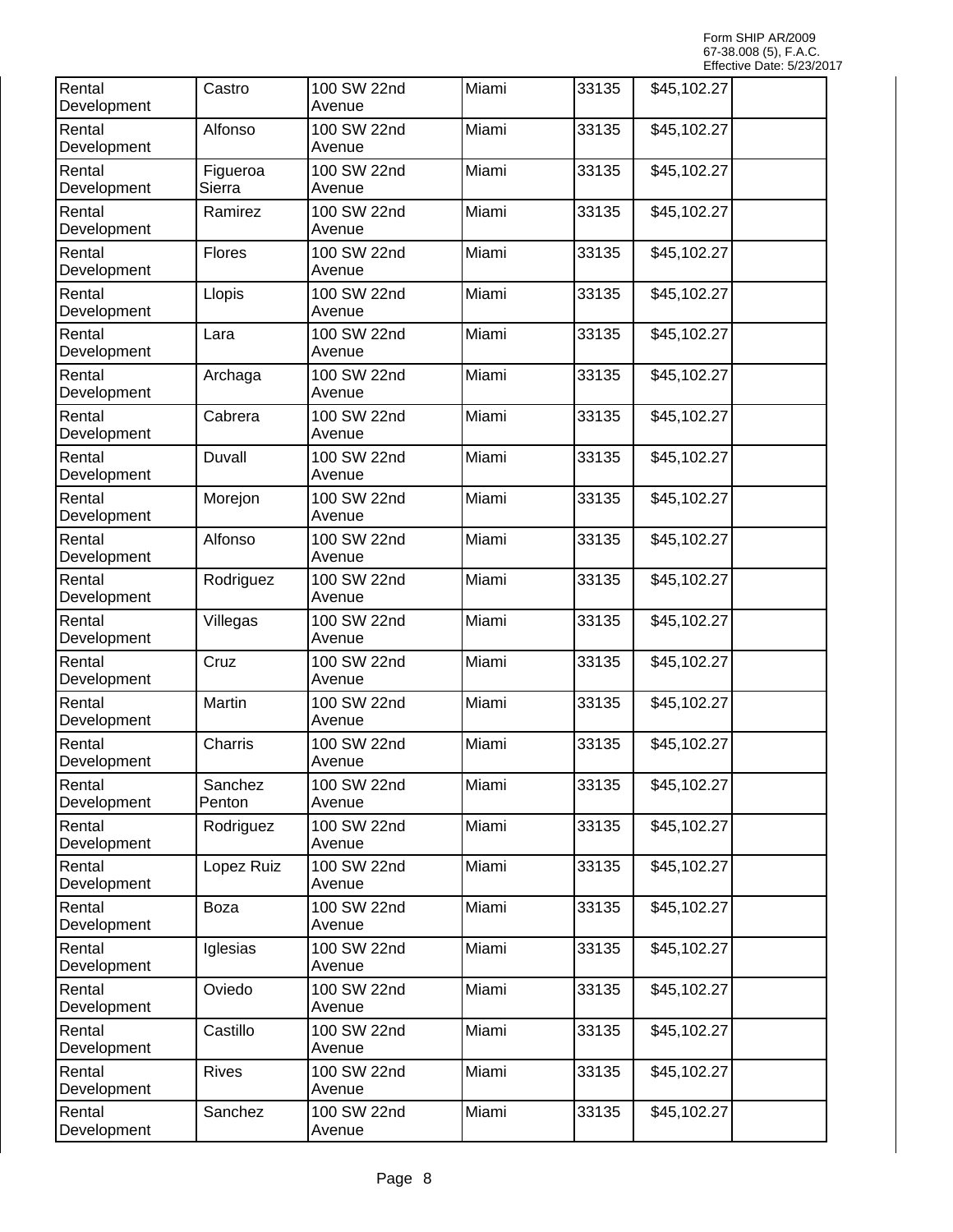| Rental<br>Development | Perez Aguero                     | 100 SW 22nd<br>Avenue | Miami   | 33135 | \$45,102.27 |  |
|-----------------------|----------------------------------|-----------------------|---------|-------|-------------|--|
| Rental<br>Development | Perez                            | 100 SW 22nd<br>Avenue | Miami   | 33135 | \$45,102.27 |  |
| Rental<br>Development | Ruiz                             | 100 SW 22nd<br>Avenue | Miami   | 33135 | \$45,102.27 |  |
| Rental<br>Development | Rodriguez                        | 100 SW 22nd<br>Avenue | Miami   | 33135 | \$45,102.27 |  |
| Rental<br>Development | Medrano                          | 100 SW 22nd<br>Avenue | Miami   | 33135 | \$45,102.51 |  |
| Rental<br>Development | <b>BAEZ</b>                      | 1190 SE 8th Avenue    | Hialeah | 33010 | \$80,000.00 |  |
| Rental<br>Development | <b>LOPEZ</b>                     | 1190 SE 8th Avenue    | Hialeah | 33010 | \$80,000.00 |  |
| Rental<br>Development | <b>RODRIGUEZ</b>                 | 1190 SE 8th Avenue    | Hialeah | 33010 | \$80,000.00 |  |
| Rental<br>Development | <b>YULION</b>                    | 1190 SE 8th Avenue    | Hialeah | 33010 | \$80,000.00 |  |
| Rental<br>Development | <b>QUINTERO</b>                  | 1190 SE 8th Avenue    | Hialeah | 33010 | \$80,000.00 |  |
| Rental<br>Development | GIL                              | 1190 SE 8th Avenue    | Hialeah | 33010 | \$80,000.00 |  |
| Rental<br>Development | <b>GUZMAN</b>                    | 1190 SE 8th Avenue    | Hialeah | 33010 | \$80,000.00 |  |
| Rental<br>Development | <b>GARCIA</b>                    | 1190 SE 8th Avenue    | Hialeah | 33010 | \$80,000.00 |  |
| Rental<br>Development | <b>REYES</b>                     | 1190 SE 8th Avenue    | Hialeah | 33010 | \$80,000.00 |  |
| Rental<br>Development | <b>RODGERS</b>                   | 19755 SW 110th Ct     | Miami   | 33157 | \$72,918.96 |  |
| Rental<br>Development | <b>BOWENS</b>                    | 19755 SW 110th Ct     | Miami   | 33157 | \$72,935.84 |  |
| Rental<br>Development | ZAMBRANO                         | 19755 SW 110th Ct     | Miami   | 33157 | \$72,918.96 |  |
| Rental<br>Development | SALGADO                          | 19755 SW 110th Ct     | Miami   | 33157 | \$72,918.96 |  |
| Rental<br>Development | <b>ARREBATO</b>                  | 19755 SW 110th Ct     | Miami   | 33157 | \$72,918.96 |  |
| Rental<br>Development | <b>SARMIENTO</b>                 | 19755 SW 110th Ct     | Miami   | 33157 | \$72,918.96 |  |
| Rental<br>Development | <b>VERDECIA</b>                  | 19755 SW 110th Ct     | Miami   | 33157 | \$72,918.96 |  |
| Rental<br>Development | <b>PEREIRA</b><br><b>GUILLEN</b> | 19755 SW 110th Ct     | Miami   | 33157 | \$72,918.96 |  |
| Rental<br>Development | <b>REYES</b>                     | 19755 SW 110th Ct     | Miami   | 33157 | \$72,918.96 |  |
| Rental<br>Development | <b>CASANOLA</b>                  | 19755 SW 110th Ct     | Miami   | 33157 | \$72,918.96 |  |

## **Administration by Entity**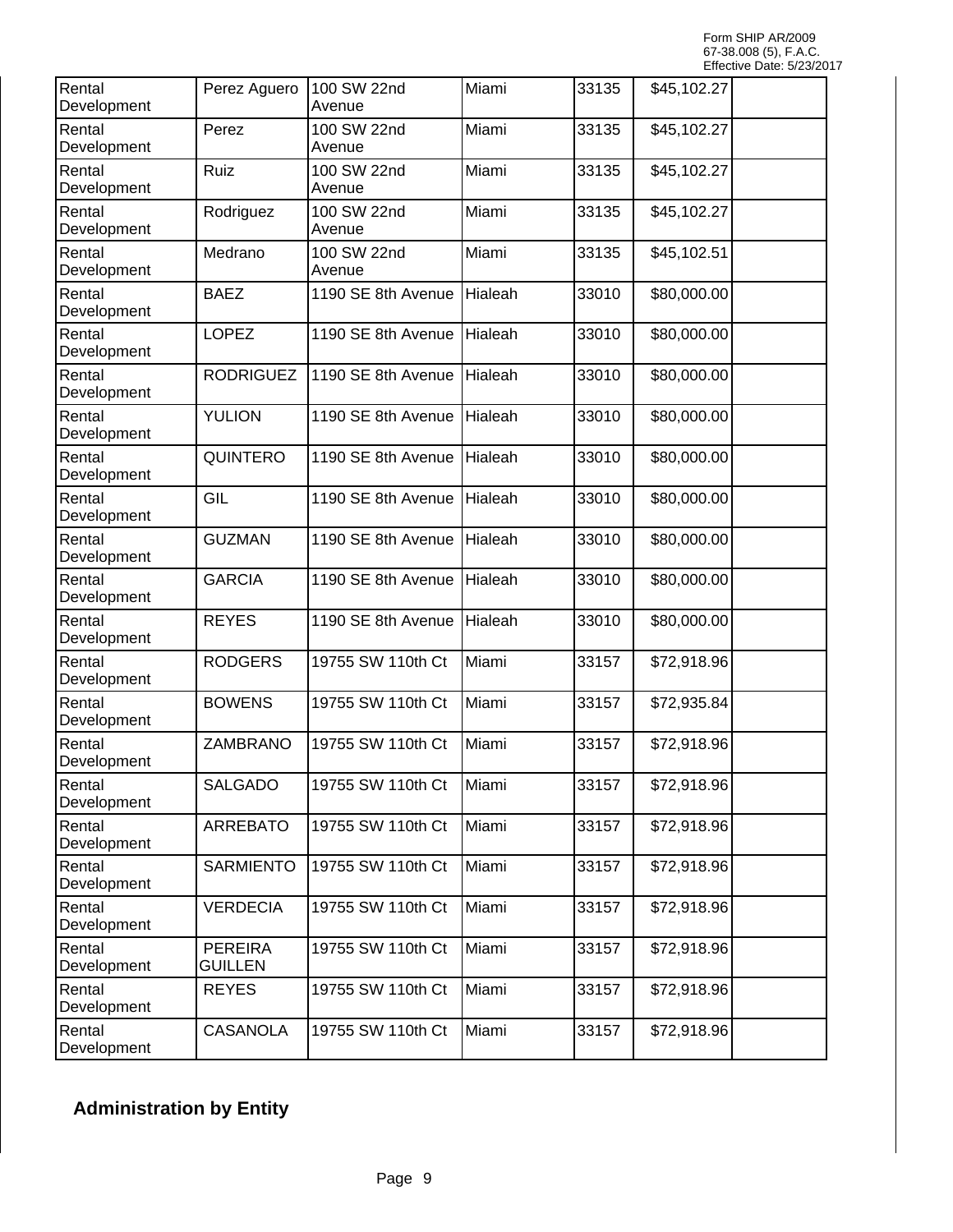| <b>Name</b>       |                     | <b>Business Type Strategy Covered</b> | <b>Responsibility</b> | Amount       |
|-------------------|---------------------|---------------------------------------|-----------------------|--------------|
| Miami-Dade County | Local<br>Government | <b>ALL</b>                            | IAdministration       | \$364,941.87 |

## **Program Income**

| <b>Program Income Funds</b> |        |                |
|-----------------------------|--------|----------------|
| Loan Repayment:             |        | \$4,172,993.33 |
| Refinance:                  |        |                |
| Foreclosure:                |        |                |
| Sale of Property:           |        |                |
| Interest Earned:            |        | \$251,642.00   |
|                             | Total: | \$4,424,635.33 |

## **Number of Affordable Housing Applications**

| Number of Affordable Housing Applications |     |  |  |  |  |
|-------------------------------------------|-----|--|--|--|--|
| Submitted                                 | 348 |  |  |  |  |
| Approved                                  | 240 |  |  |  |  |
| Denied                                    | 105 |  |  |  |  |

## **Explanation of Recaptured funds**

| <b>Description</b> |        | <b>Amount</b> |
|--------------------|--------|---------------|
| ln/a               |        | \$.00         |
|                    |        |               |
|                    |        |               |
|                    | Total: | \$.00         |

#### **Rental Developments**

| <b>Development</b><br><b>Name</b> | <b>Owner</b>                                                          | <b>Address</b>                       | <b>City</b> | Zip<br>Code | <b>SHIP Amount SHIP</b> | <b>Units</b>    | <b>Compliance</b><br><b>Monitored By</b> |
|-----------------------------------|-----------------------------------------------------------------------|--------------------------------------|-------------|-------------|-------------------------|-----------------|------------------------------------------|
| Carribean<br>Village              | Caribbean<br>Village,<br>Ltd.<br>Pinnacle<br>Housing<br>Group,<br>LLC | 19755 SW<br>110th Ct                 | Miami       | 33157       | \$729,206.48            | 10 <sup>1</sup> |                                          |
| LeJuene<br>Gardens                | Spinal<br>Cord<br>Living<br>Assistance<br>Developm<br>ent             | 1190 SE<br>8th Avenue                | Hialeah     | 33010       | \$720,000.00            | 9               |                                          |
| The Jasmine                       | Jasmine<br>Housing,<br>LTD                                            | 100 SW<br>22 <sub>nd</sub><br>Avenue | lMiami      | 33135       | \$1,984,500.1           | 44              |                                          |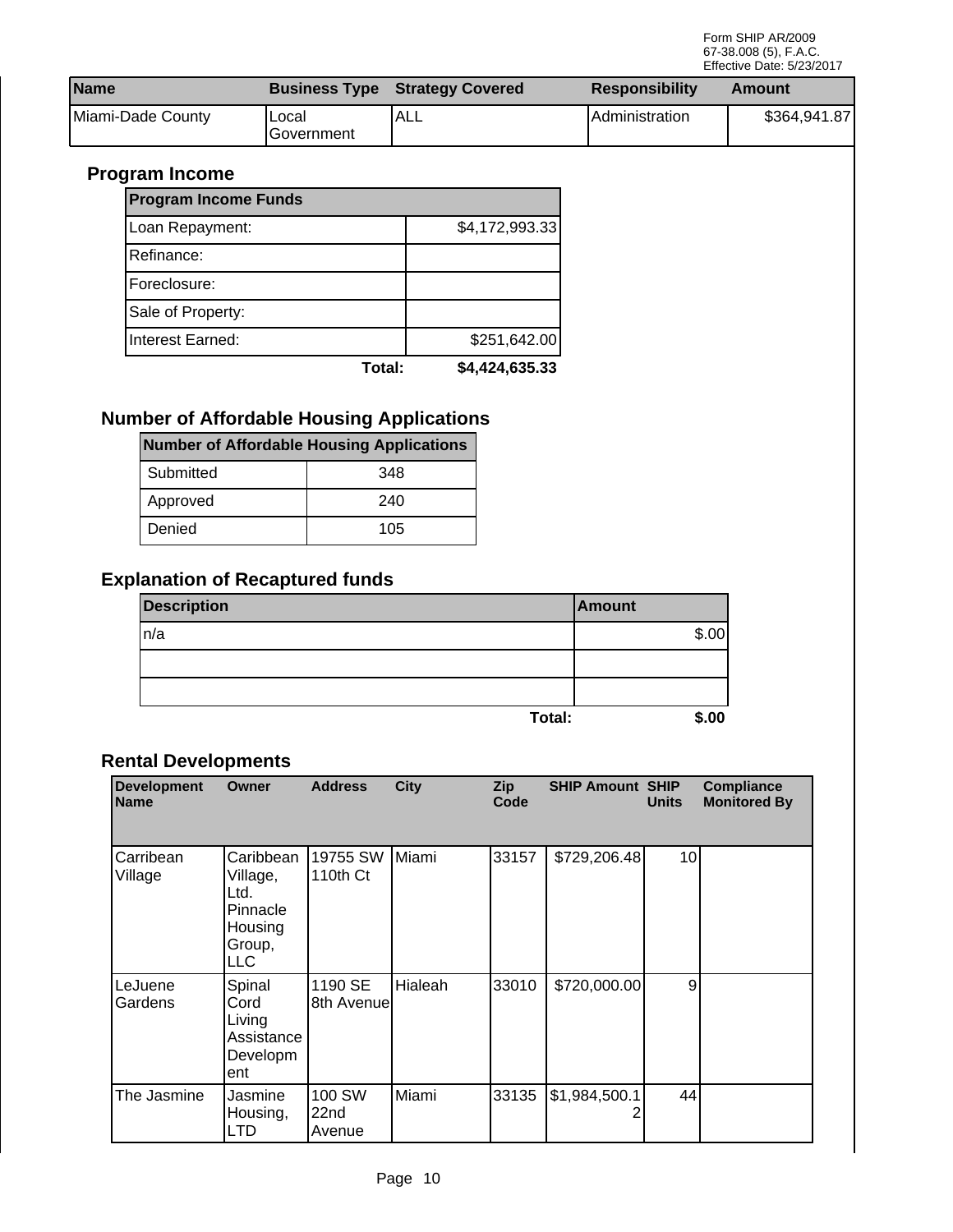| Northside<br><b>Transit Village</b><br>Ш        | Northside<br>Property II, 77th St<br>Ltd.                   | 3181 NW                                         | Miami | 33147 | \$1,101,900.0 | 18 |  |
|-------------------------------------------------|-------------------------------------------------------------|-------------------------------------------------|-------|-------|---------------|----|--|
| <b>Liberty Square</b><br>Phase III              | Liberty<br>Square<br>Phase<br>Three-<br>RUDG-<br><b>LLC</b> | 1415 NW<br>63 St                                | Miami | 33147 | \$547,914.01  |    |  |
| Las Brisas<br>Trace                             | Las Brisas<br>Trace<br>Developer,<br><b>LLC</b>             | 12478 NW<br>55 St. &<br>5500 NW<br><b>27 Av</b> | Miami | 33142 | \$2,000,000.0 | 25 |  |
| <b>Sunset Pointe</b><br>II Apartments           | Sunset<br>Pointe II<br>Apartment<br>s                       | <b>1177 NW</b><br>76 St.                        | Miami | 33150 | \$2,400,000.0 | 30 |  |
| <b>Edison Place</b>                             | Tacolcy<br>Edison<br>Gardens,<br>LLC                        | 5900 NW 6 Miami<br>Ave. 651<br><b>NW 58St</b>   |       | 33127 | \$2,000,000.0 | 25 |  |
| Brisas del Este Brisas del<br>Phase Two,<br>LLC | Este<br>Phase<br>Two, LLC                                   | 2926 NW<br>18th Ave.                            | Miami | 33142 | \$1,600,000.0 | 20 |  |
| <b>Brisas del Rio</b><br>Apartments             | <b>Brisas del</b><br>Rio<br>Apartment<br>s, LLC             | 850 NW 13 Miami<br>Ct.                          |       | 33125 | \$414,802.32  | 6  |  |

### **Single Family Area Purchase Price**

The average area purchase price of single family units: | 180,962.00

Or

Not Applicable

**Form 5**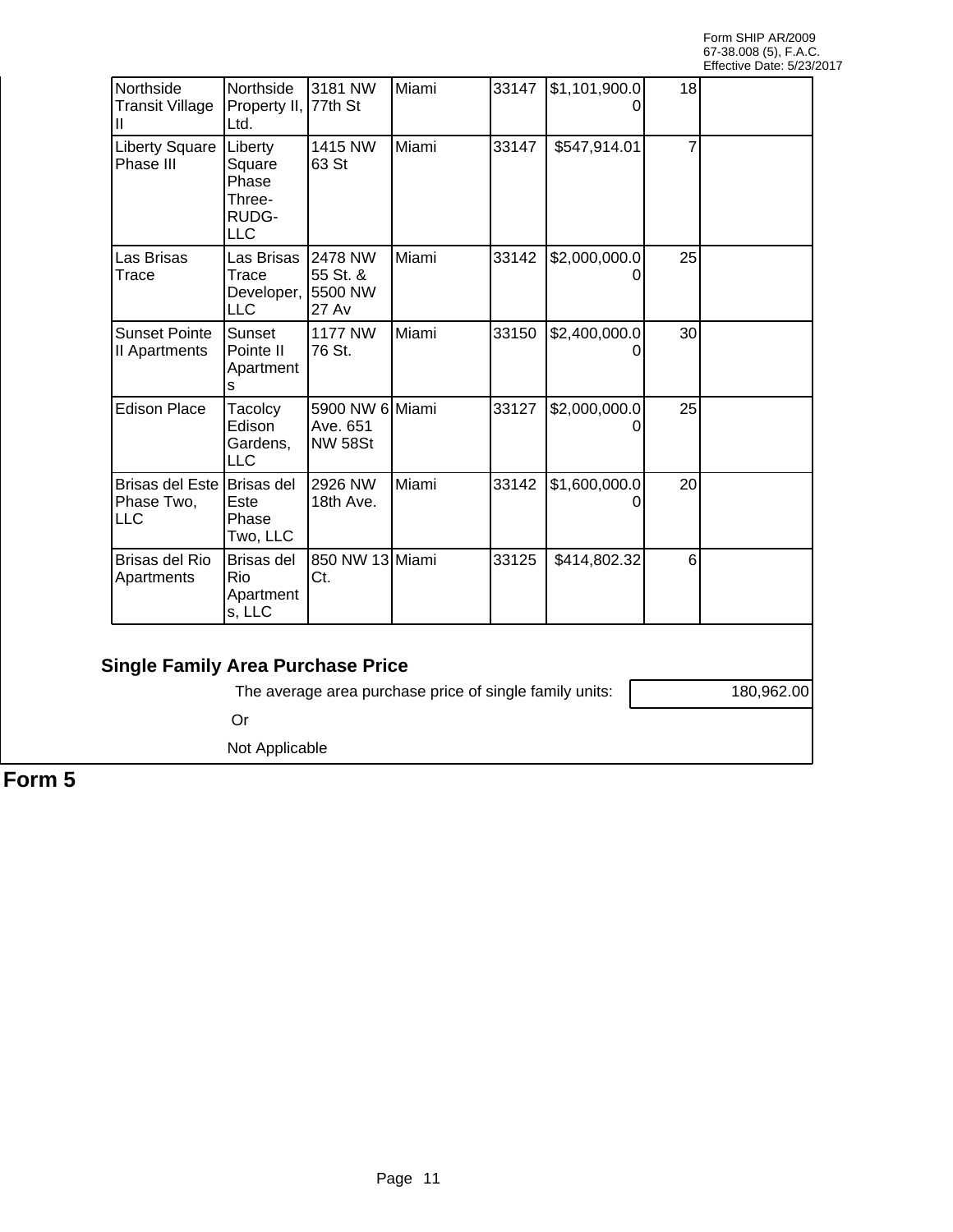#### **Special Needs Breakdown**

#### **SHIP Expended and Encumbered for Special Needs Applicants**

| $\vert$ Code(s) | <b>Strategies</b>     | <b>Expended</b><br>Amount | <b>Units</b> | <b>Encumbered</b><br>Amount | <b>Units</b> |
|-----------------|-----------------------|---------------------------|--------------|-----------------------------|--------------|
|                 | 2IPurchase Assistance | \$80,000.00               |              |                             |              |
|                 | 21 Rental Development | \$2,454,948.72            | 45           |                             |              |

#### **Special Needs Category Breakdown by Strategy**

| <b>Strategies</b>       | <b>Special Needs Category</b>                    | <b>Expended</b><br><b>Amount</b> | <b>Units</b>    | <b>Encumbered</b><br><b>Amount</b> | <b>Units</b> |
|-------------------------|--------------------------------------------------|----------------------------------|-----------------|------------------------------------|--------------|
| (2) Purchase Assistance | <b>Receiving Supplemental</b><br>Security Income | \$80,000.00]                     |                 |                                    |              |
| (21) Rental Development | <b>Receiving Supplemental</b><br>Security Income | \$1,734,948.72                   | 36 <sup>l</sup> |                                    |              |
| (21) Rental Development | Person with Disabling<br>Condition (not DD)      | \$720,000.00                     | 9               |                                    |              |

#### **Provide a description of efforts to reduce homelessness:**

The Rapid Re-Housing Program is created to assist individuals or families who require utility deposit, security deposits and/or temporary rental assistance not to exceed 12 months to reduce the time in which they are experiencing homelessness and, if needed, sustain housing.

#### **Interim Year Data**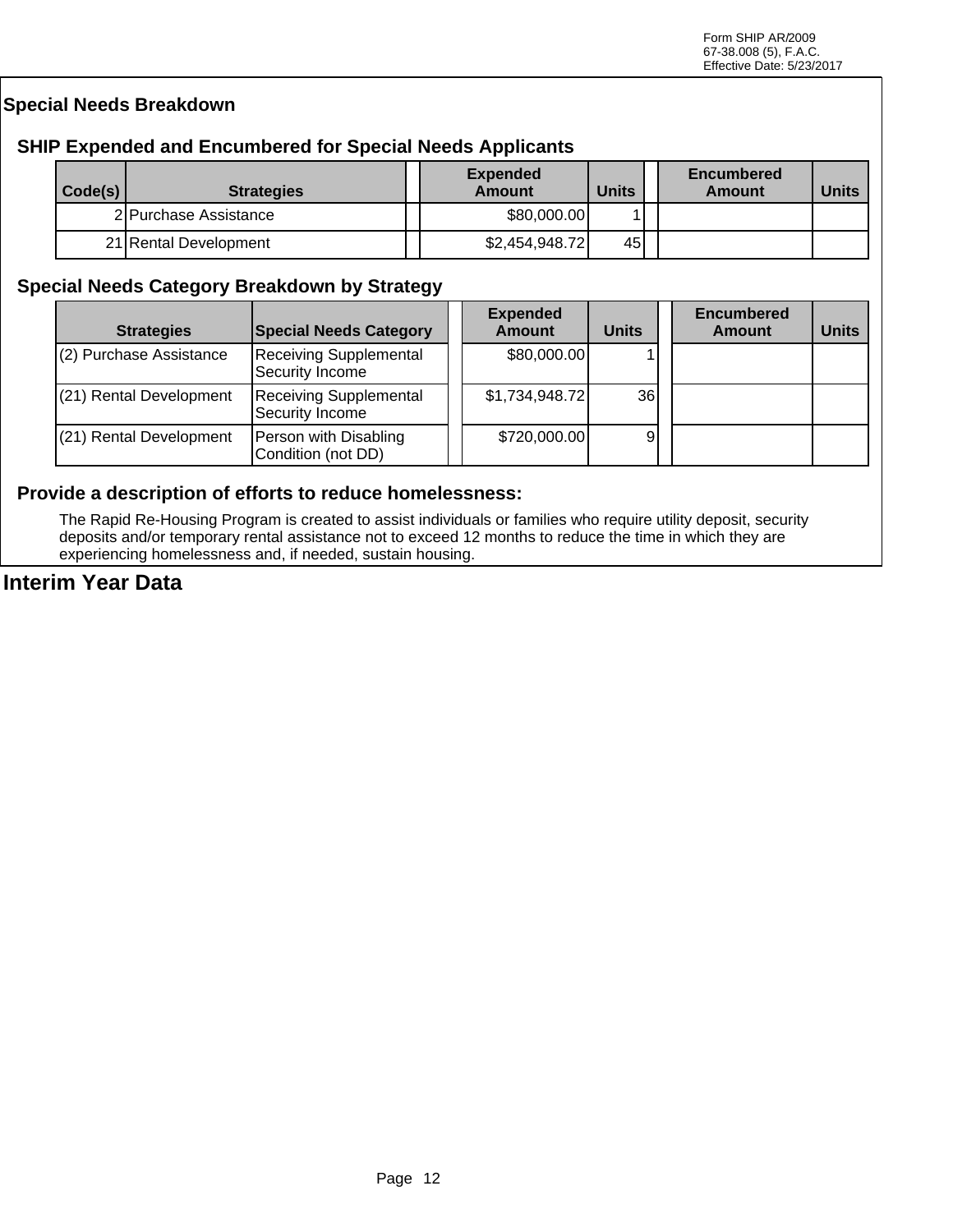## **Interim Year Data**

| <b>Interim Year 1</b>                        |                |         |
|----------------------------------------------|----------------|---------|
| <b>State Annual Distribution</b>             | \$1,905,883.00 |         |
| Program Income                               | \$3,883,468.68 |         |
| Program Funds Expended                       | \$1,879,282.49 |         |
| Program Funds Encumbered                     | \$2,117,814.07 |         |
| <b>Total Administration Funds Expended</b>   | \$382,261.00   |         |
| <b>Total Administration Funds Encumbered</b> |                |         |
| Homeownership Counseling                     | \$338,100.00   |         |
| <b>Disaster Funds</b>                        |                |         |
| 65% Homeownership Requirement                | \$1,420,000.00 | 74.51%  |
| 75% Construction / Rehabilitation            | \$2,089,814.07 | 109.65% |
| 30% Very & Extremely Low Income Requirement  | \$1,942,750.82 | 33.56%  |
| 30% Low Income Requirement                   | \$1,049,820.56 | 18.13%  |
| 20% Special Needs Requirement                | \$1,528,146.60 | 80.18%  |
| <b>Carry Forward to Next Year</b>            |                |         |

| <b>Interim Year 2</b>     |                |
|---------------------------|----------------|
| State Annual Distribution |                |
| Program Funds Expended    |                |
| Program Funds Encumbered  | \$8,414,802.32 |